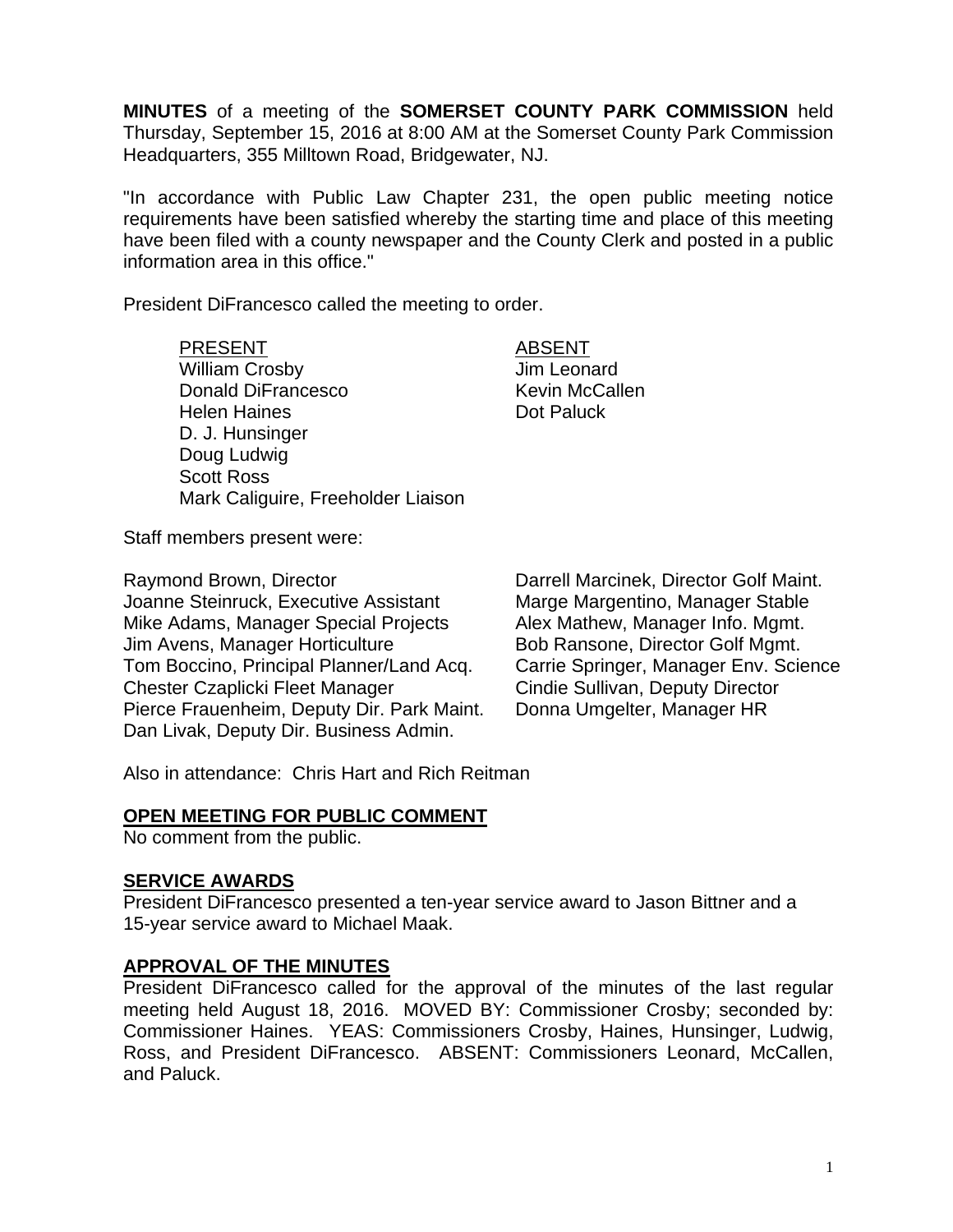# **APPROVAL OF BILLS FOR PAYMENT**

The following resolutions were MOVED BY: Commissioner Crosby; seconded by: Commissioner Ross. YEAS: Commissioners Crosby, Haines, Hunsinger, Ludwig, Ross, and President DiFrancesco. ABSENT: Commissioners Leonard, McCallen, and Paluck.

## **Resolution R16-065 – Payment of Claims**

Resolution authorizing payment of bills for \$414,045.05 comprising of check numbers 6838-6864, 6912-6929, 6986-6998, 6765-6837, 6865-6911, and 6930-6981.

## **Resolution R16-066 – Payment of Confirming Orders**

Resolution authorizes payment to confirming orders totaling \$103,114.68.

# **CERTIFICATION OF FUNDS**

### **Resolution R16-067 – Certification of Funds for Previously Awarded Agreement**

Resolution provides Certification of Funds for Eastern Armored Car Services in the amount of \$10,092. MOVED BY: Commissioner Crosby; seconded by: Commissioner Hunsinger. YEAS: Commissioners Crosby, Haines, Hunsinger, Ludwig, Ross, and President DiFrancesco. ABSENT: Commissioners Leonard, McCallen, and Paluck.

### **Resolution R16-068 – Amending Resolution for Golf Shop Resale to Include Certification of Funds**

Resolution is for Certifying Funds in the amount of \$177,057.79. MOVED BY: Commissioner Crosby; seconded by: Commissioner Hunsinger. YEAS: Commissioners Crosby, Haines, Hunsinger, Ludwig, Ross, and President DiFrancesco. ABSENT: Commissioners Leonard, McCallen, and Paluck.

# **DIRECTOR'S REPORT**

Director Brown submitted a report for the month of August 2016.

### **Resolution R16-069 – Accepting a Donation by the Somerset County Park Foundation**

Resolution accepts the donation of a 2016 Ford Transit Passenger Van. MOVED BY: Commissioner Crosby; seconded by: Commissioner Ludwig. YEAS: Commissioners Crosby, Haines, Hunsinger, Ludwig, Ross, and President DiFrancesco. ABSENT: Commissioners Leonard, McCallen, and Paluck.

# **COMMISSIONER CORRESPONDENCE**

- 1. Hartford Steam Boiler Inspection and Insurance Company Loss Prevention Report for North Branch Park that has no recommendations at this time.
- 2. Letter of thanks from VILLEtv for the Summer Concert Series along with thanking Cindie Sullivan and her staff for their assistance with the concerts.
- 3. Letter from the Township of Bridgewater asking to use County property for the 2016-2017 Deer Management Program.
- 4. Letter from the Township of Warren asking to use County property for the 2016- 2017 Deer Management Program.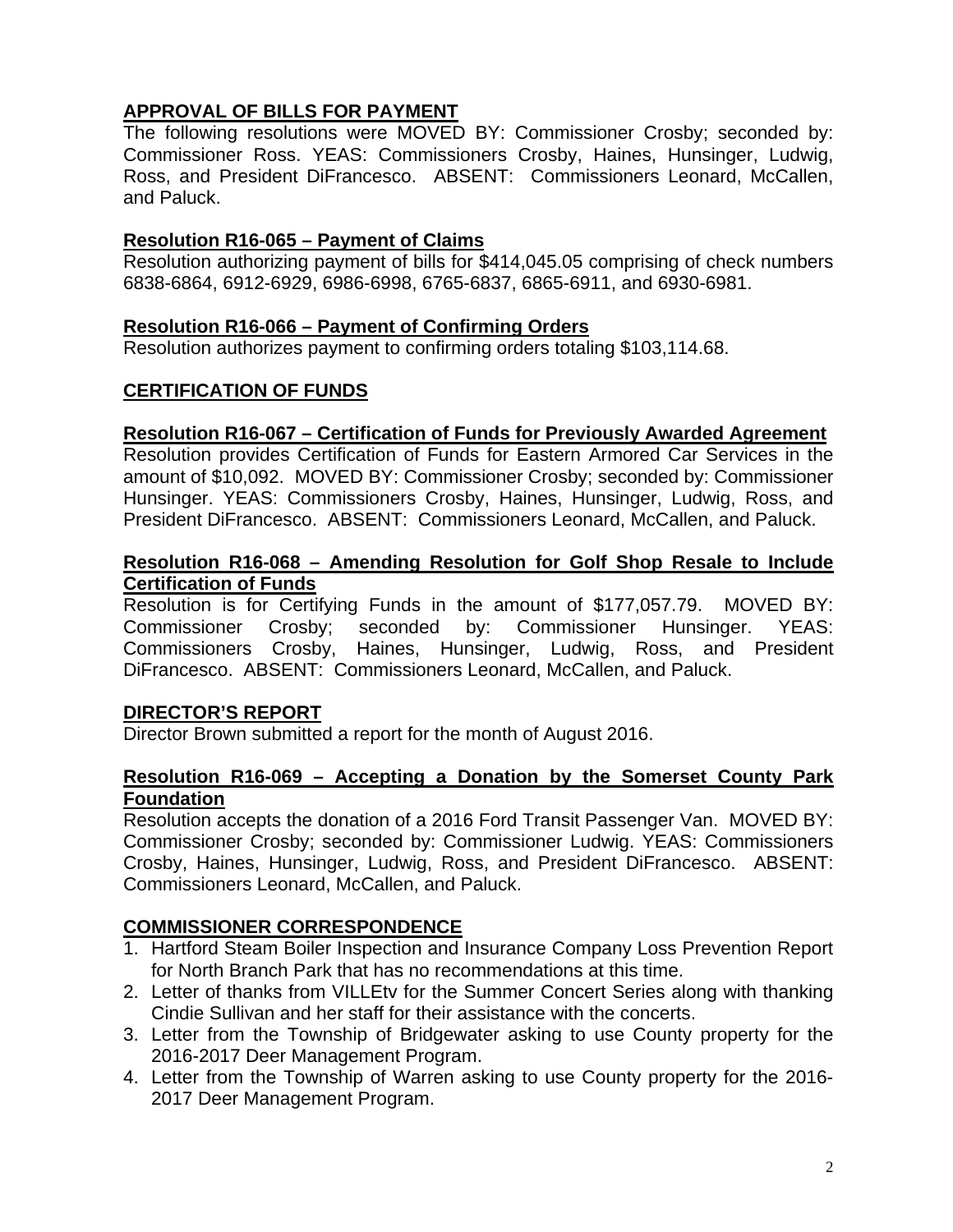5. Letter from a neighbor of the Howe Athletic Complex following up on the status of additional netting behind a soccer field and his home.

## **CONSENT AGENDA**

#### **RESOLUTIONS**

The following resolutions were MOVED BY: Commissioner Crosby; seconded by: Commissioner Haines. YEAS: Commissioners Crosby, Haines, Hunsinger, Ludwig, Ross, and President DiFrancesco. ABSENT: Commissioners Leonard, McCallen, and Paluck.

#### **Resolution R16-070 – Revising the Park Rules and Regulations**

Resolution revised the Park Rules and Regulations to include activities requiring special permission. Freeholder Caliguire commented that he appreciated Cindie Sullivan working with him on this. President DiFrancesco stated that he, too, appreciated the revisions being amended to the Commission policy.

#### **Resolution R16-071 – Authorizing the Purchase of Lesson Horses**

Resolution authorizes the Manager of Lord Stirling Stable to purchase suitable lesson horses and the cost is not to exceed \$23,000.

Commissioner Haines commented that she wanted to know more about why the Commission was passing a resolution to purchase horses. This practice hadn't existed previously. Cindie Sullivan explained that there are some new Purchasing procedures. It isn't as if we can go out to bid on horses. This resolution will essentially pre-approve the funding that is available in the budget to be spent on horses as the need may arise; and there is a need for some horses right now. Commissioner Haines commended Marge Margentino for doing a great job with increasing revenue and decreasing operating expenses in the past several years. Marge then explained that the Stable has horses that need to be retired. The cost to maintain the older horses for lessons increases with their age, however the older horses have a higher level of training which is what we need to safely accommodate our riders. A question arose regarding taking in more boarders. Marge stated that to do that the stable will need major renovations. Cindie Sullivan reported that the Stable revenue through August 2016 has increased \$66,000 as compared to August 2015, and revenue through August 2015 had increased by \$50,000 as compared to August 2014. This is directly a result of the new boarders, and Marge and her staff expanding classes and workshops. Commissioner Hunsinger asked whether we could accept the donation of horses. Marge reported that yes, we can and have, but unfortunately not all donated horses are suitable. The Stable has a relationship with Centenary College and has accepted several of their horses. President DiFrancesco commented that the management consultants shared that they were impressed with the Stable operation and its supervisory staff.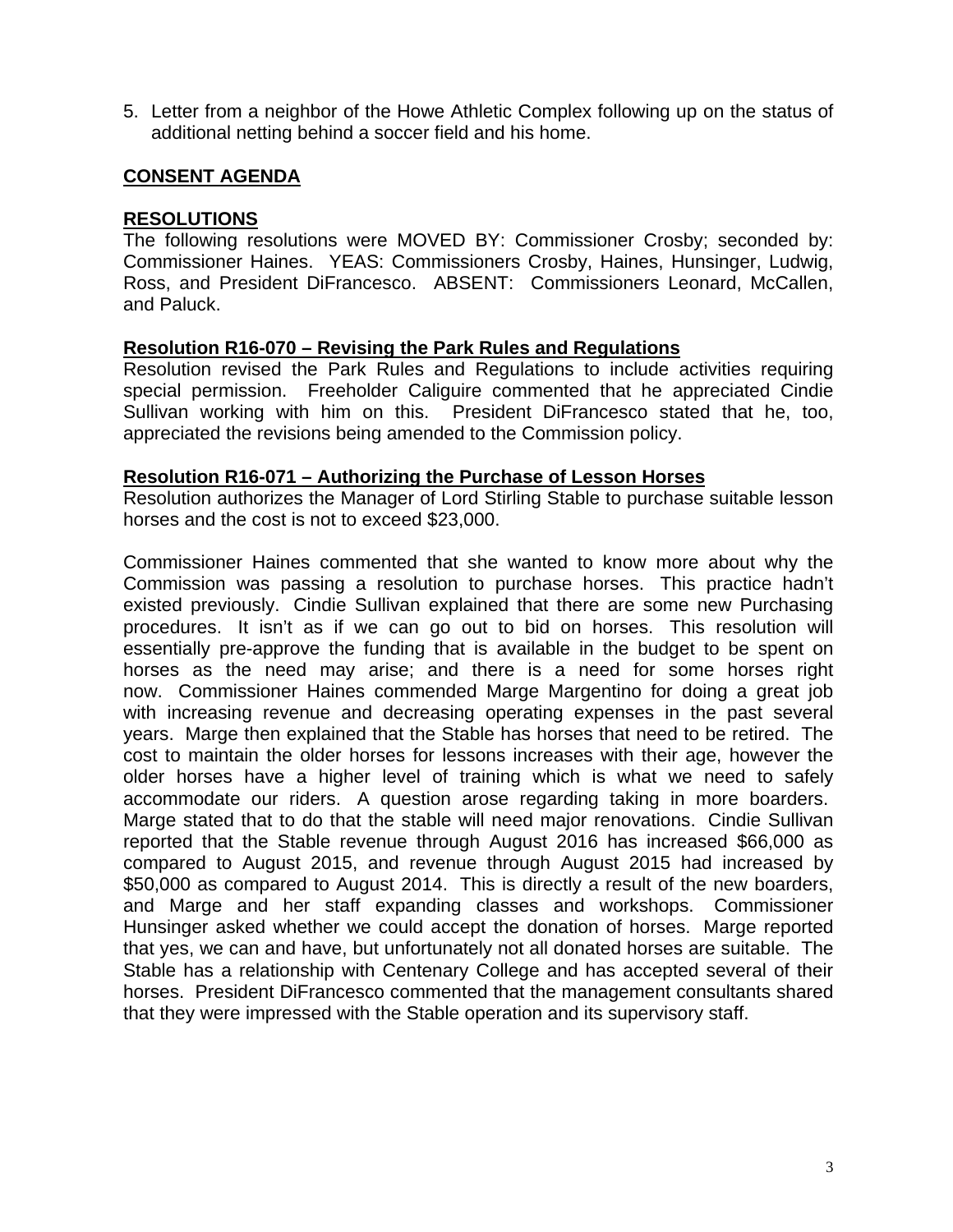## **Resolution R16-072 – Approving a License Agreement with Raritan Valley Community College**

Resolution approves a License Agreement for Raritan Valley Community College to conduct forest ecology studies focusing on the effects of deer and invasive species on various park properties. The Agreement is for the period of September 2016 to September 2017.

## **Resolution R16-073 – Award of Contract for Fall 2016 Tree Planting**

Resolution awards a contract to Pat Scanlon Landscaping, Inc. The cost is not to exceed \$14,400. Pierce Frauenheim reported that some of the new trees in the resolution are for the new dog park in Colonial Park that currently has no trees. The remaining trees will be planted in parks that require shade or to replace trees lost to disease or have been taken down for safety reasons. Jim Avens reported that there is a decline in trees throughout Somerset County due to drought stress which increases susceptibility to diseases such as bacterial leaf scorch. This BLS disease is especially noticeable in Pin Oaks which normally are floodplain trees. We have tried suppressing the disease with injections of antibiotics such as oxytetracycline at Colonial Park. At Skillman Park Bartlett Tree Experts are performing trial treatments for BLS on Pin Oak trees, but the treatments will suppress the symptoms but not cure them.

#### **Resolution R16-074 – Award of Contract for Purchase of Automotive and Light Duty Truck Parts**

Resolution awards a contract to PDQ Auto Supply. The cost is not to exceed \$7,000.

### **Resolution R16-075 – Award of Contract for Purchase of Automotive and Light Duty Truck Parts**

Resolution awards a contract to D&B Auto Parts. The cost is not to exceed \$6,900.

**Resolution R16-076 – Amending Resolution R16-064 to Revise Account Number**  Resolution corrects an account number and the cost is not to exceed \$12,000.

# **COMMITTEE REPORTS**

### **FINANCE/BUSINESS ADMINISTRATION**

President DiFrancesco, Chair of the Committee, submitted a report for the month of August 2016.

Dan Livak, Deputy Director Business Administrator reported that work has begun on the 2017 Operating Budget. August revenue was not a good revenue month.

### **HUMAN RESOURCES**

A report was submitted for the month of August 2016.

Donna Umgelter, Manager Human Resources reported that the Assistant Foreman and Foreman position vacancies listed on her report have been filled for Mountain View Park. The employee picnic will be held on September 21<sup>st</sup> from 11:00 to 2:00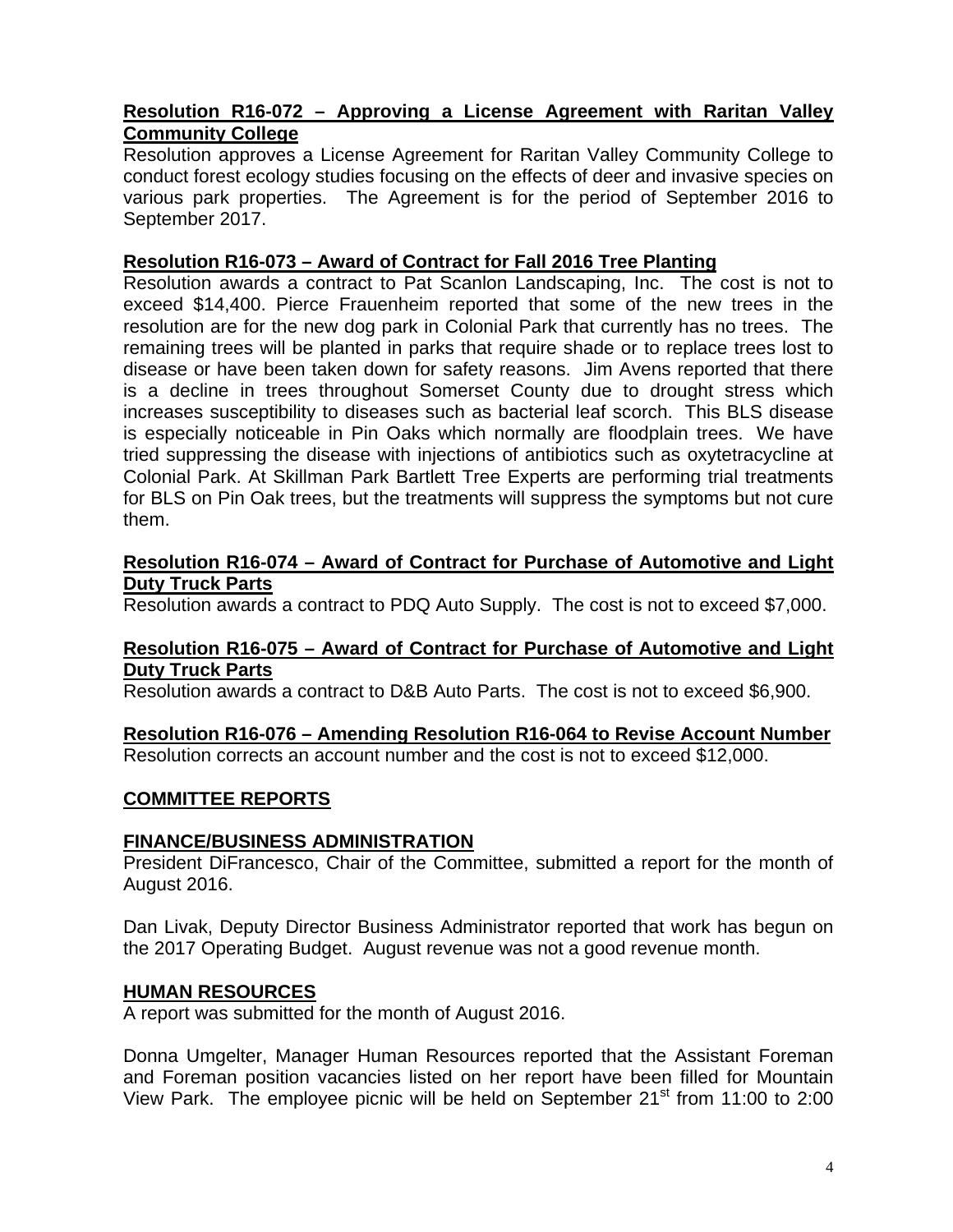p.m. at Duke Island Park Oak Grove. All the Commissioners are invited. The picnic was 100% funded by the managers.

# **LEISURE SERVICES**

Commissioner Ludwig, Chair of the Committee, submitted a report for the month of August 2016.

Cindie Sullivan, Deputy Director reported that Dina Trunzo is being awarded the Recreation Disabilities Advocate award from the Governor's Council on Recreation for Individuals with Disabilities. Director Brown and Cindie will be representing the Commission at the luncheon when Dina receives her award.

Carrie Springer, Manager Environmental Science reported that the 1770's Festival will be held on October 2. Karren Newman and Carrie represented the Park Commission at the New Jersey WILD Outdoor Expo in Jackson last weekend. The event was sponsored by New Jersey Division of Fish and Wildlife. There were demonstrations on fishing, hunting, and kayaking. Roughly 6,500 people attended and a lot of information was shared on the best Somerset County Park Commission parks to visit for fishing and hiking.

Marge Margentino, Manager Stable reported that the Stable fall registration was held and the turnout was good. The Stable mascot, Rebel, passed away so Marge and staff are in the process of looking for a new mascot.

### **GOLF MANAGEMENT**

A report was submitted for the month of August 2016.

Darrell Marcinek, Director of Golf Maintenance reported that Spooky Brook Golf Course greens were aerated on September 12. Warrenbrook Golf Course greens will be aerated after the course is closed for the season in November.

Bob Ransone, Deputy Director Golf Management reported that August has been a bad month for revenue due to the heat. Mercer and Essex Counties are under fire alerts due to the drought. Staff continues to encourage golfers to utilize the simulators during the heat and the fall and winter. The County championship is being played now. On Sunday, October 9 Roger Cleveland will be at Neshanic Valley. Beginning at 9:00 a.m. there will be clinic. At 10:30 at the Learning Center, by invitation only, there will be a wedge fitting with Mr. Cleveland and a lunch for the cost of \$175.

### **INFORMATION MANAGEMENT**

A report was submitted for the month of August 2016.

### **VISITOR SERVICES**

Commissioner Crosby, Chair of the Committee, submitted a report for the month of August 2016.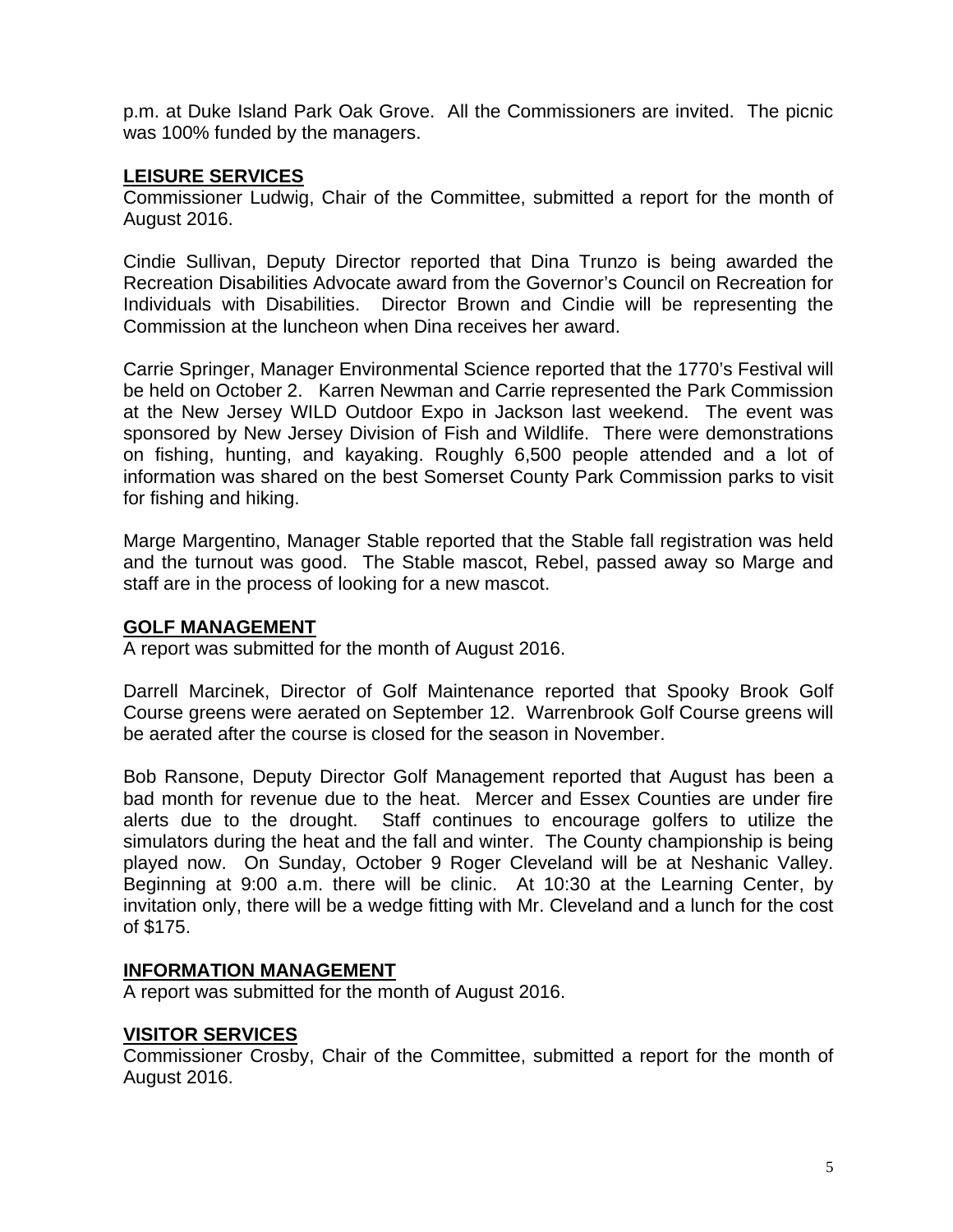## **PROPERTY MANAGEMENT**

Commissioner Crosby, Chair of the Committee, submitted a report for the month of August 2016.

## **PLANNING AND LAND ACQUISITION**

Commissioner Haines, Chair of the Committee, submitted a report for the month of August 2016.

### **CAPITAL FACILIITES – CONSTRUCTION and ENGINEERING**

Commissioner McCallen, Chair of the Committee, submitted a report for the month of August 2016.

Ray Brown reported that he has received the Commission's 2016 Capital Allocation and thanked the Freeholders for their support. Staff is working with the County to obtain the necessary account strings so that the funding can be promptly accessed.

### **PARK MAINTENANCE & HORTICULTURE**

Commissioner Hunsinger, Chair of the Committee, submitted a report for the month of August 2016.

Jim Avens, Manager Horticulture reported that Buck Garden was featured in the fall issue of Pennsylvania Horticulture Society's GROW Magazine. PHS is the organization that puts together the Philadelphia Flower Show. It is a huge honor to be featured in the Discover section of GROW. A copy is circulating. Horticulture Supervisor Shauna Moore and Jim attended the NJ Nursery and landscape Association Summer Plant Symposium at Rutgers Gardens in New Brunswick. Last month, Colonial Park Gardens, hosted a new program on beekeeping called "Bee-Wise-Bee Surprised". The program was held in the Fragrance and Sensory Garden and taught by award winning speaker and beekeeper Cathy Blumig. Lastly, the Colonial Park Garden staff and the Wellness Committee offered a "Corn Boil and Watermelon" event at Pine Grove in Colonial Park for employees. Guided tours of the Perennial Garden were given by Gardener Amy Westlye. Commissioner Hunsinger complimented Jim on the great article in the magazine.

Pierce Frauenheim, Deputy Director reported that on October 7, the international award ceremony for the Rose Garden will be held from 3:00 to 5:00 p.m. Invitations to all Commissioners have been mailed. Mountain View Park staffing interviews are ongoing. Pierce is hopeful to have full staff in place within the next month. Pierce informed the Commissioners that everything is going well with the maintenance of Mountain View Park ballfields. Skillman Park maintenance staff has received approval from the soil conservation agency and work will begin soon on excavation for the new dog park. The walkways, concession stand, and paving is currently being done. All work is on time. Tom Boccino commented that the substantial completion of the contract is done. The large dog show was held at North Branch Park last week and the organizers were very happy with the support of our Park Rangers, Park